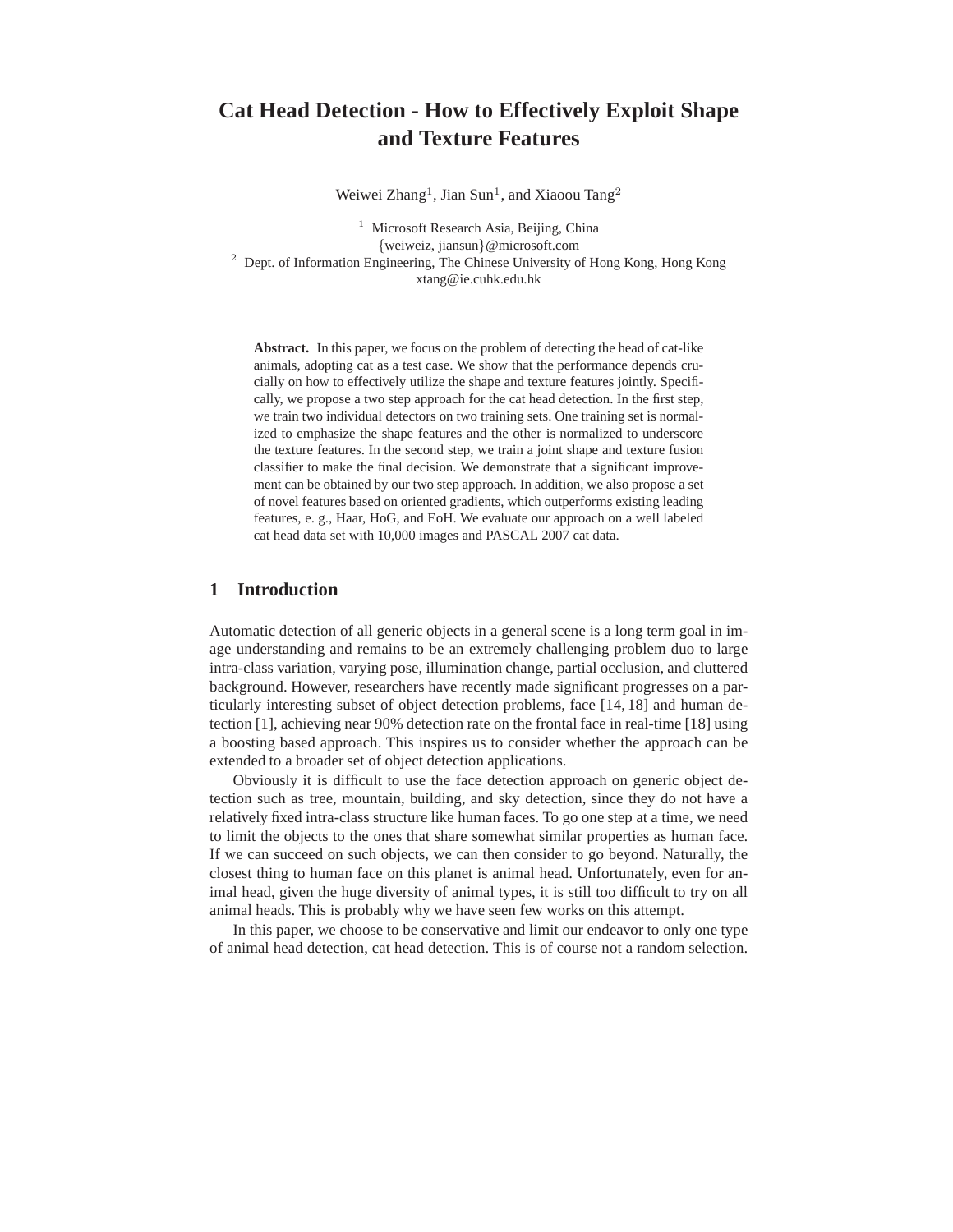

(a) cat-like animal (b) cats

**Fig. 1.** Head images of animals of the cat family and cats.

Our motivations are as follows. First, cat can represent a large category of cat-like animals, as shown in Figure 1 (a). These animals share similar face geometry and head shape; Second, people love cats. A large amount of cat images have been uploaded and shared on the web. For example, 2,594,329 cat images had been manually annotated in flickr.com by users. Cat photos are among the most popular animal photos on the internet. Also, cat as a popular pet often appears in family photos. So cat detection can find applications in both online image search and offline family photo annotation, two important research topics in pattern recognition. Third, given the popularity of cat photos, it is easy for us to get training data. The research community does need large and challenging data set to evaluate the advances of the object detection algorithm. In this paper, we provide 10,000, well labeled cat images. Finally and most importantly, the cat head detection poses new challenges for object detection algorithm. Although it shares some similar property with human face so we can utilize some existing techniques, the cat head do have much larger intra-class variation than the human face, as shown in Figure 1 (b), thus is more difficult to detect.

Directly applying the existing face detection approaches to detect the cat head has apparent difficulties. First, the cat face has larger appearance variations compared with the human face. The textures on the cat face are more complicated than those on the human face. It requires more discriminative features to capture the texture information. Second, the cat head has a globally similar, but locally variant shape or silhouette. How to effectively make use of both texture and shape information is a new challenging issue. It requires a different detection strategy.



**Fig. 2.** Mean cat head images on all training data. (a) aligned by ears. More shape information is kept. (b) aligned by both eyes and ears using an optimal rotation+scale transformation. (c) aligned by eyes. More texture information is kept.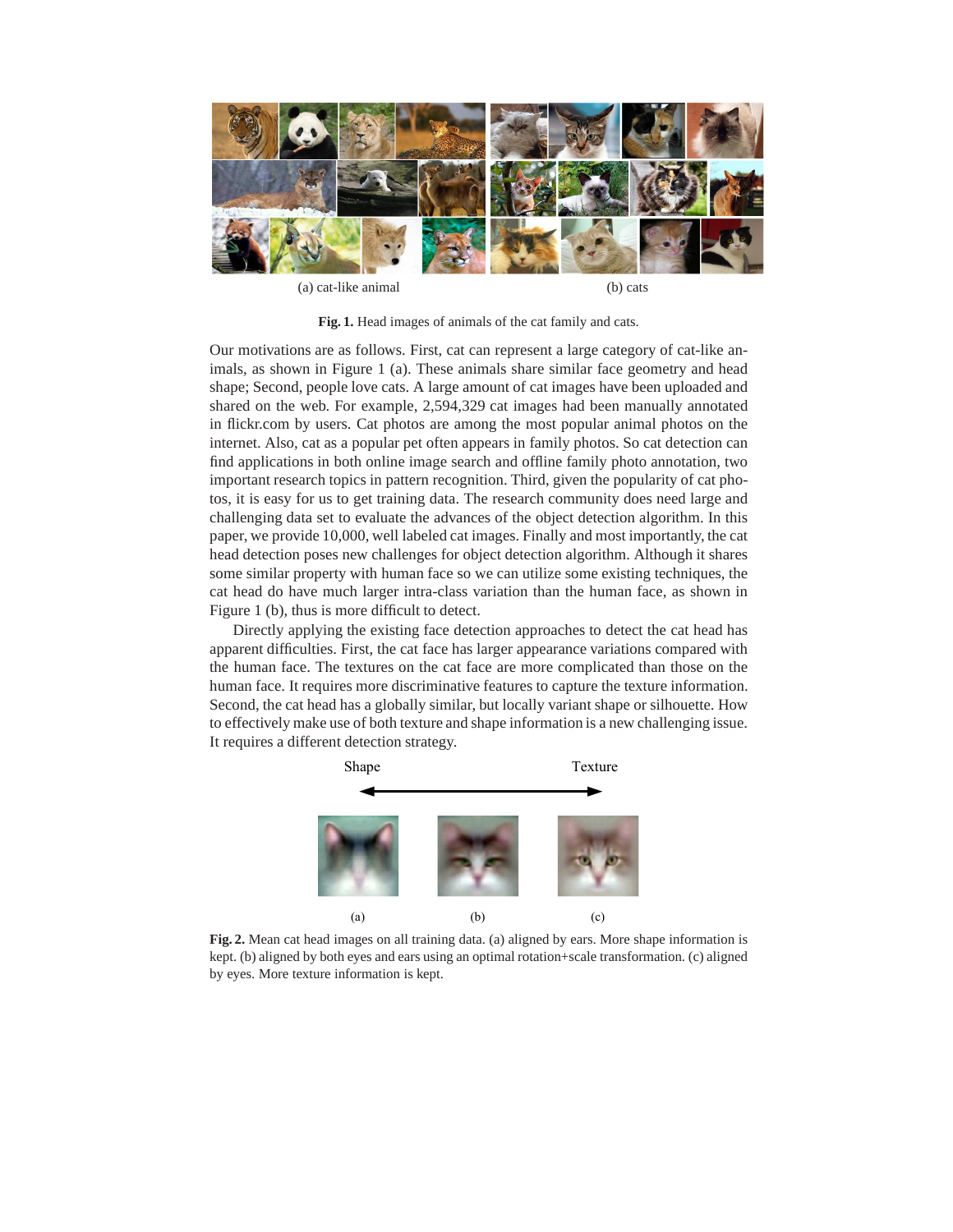To deal with the new challenges, we propose a joint shape and texture detection approach and a set of new features based on oriented gradients. Our approach is a two step approach. In the first step, we individually train a shape detector and a texture detector to exploit the shape and appearance information respectively. Figure 2 illustrates our basic idea. Figure 2 (a) and Figure 2 (c) are two mean cat head images over all training images: one aligned by ears to make the shape distinct; the other is aligned to reveal the texture structures. Correspondingly, the shape and texture detectors are trained on two differently normalized training sets. Each detector can make full use of most discriminative shape or texture features separately. Based on a detailed study of previous image and gradient features, e.g., Haar [18], HoG [1], EOH [7], we show that a new set of carefully designed Haar-like features on oriented gradients give the best performance in both shape and texture detectors.

In the second step, we train a joint shape and texture detector to fuse the outputs of the above two detectors. We experimentally demonstrate that the cat head detection performance can be substantially improved by carefully separating shape and texture information in the first step, and jointly training a fusion classifier in the second step.

## **1.1 Related Work**

Since a comprehensive review of the related works on object detection is beyond the scope of the paper, we only review the most related works here.

**Sliding window detection vs. parts based detection.** To detect all possible objects in the image, two different searching strategies have been developed. The sliding window detection [14, 12, 18, 1, 17, 15, 20] sequentially scans all possible sub-windows in the image and makes a binary classification on each sub-window. Viola and Jones [18] presented the first highly accurate as well as real-time frontal face detector, where a cascade classifier is trained by AdaBoost algorithm on a set of Haar wavelet features. Dalal and Triggs [1] described an excellent human detection system through training a SVM classifier using HOG features. On the contrary, the parts based detection [5, 13, 9, 6, 3] detects multiple parts of the object and assembles the parts according to geometric constrains. For example, the human can be modeled as assemblies of parts [9, 10] and the face can be detected using component detection [5].

In our work, we use two sliding windows to detect the "shape" part and "texture" part of the cat head. A fusion classifier is trained to produce the final decision.

**Image features vs. gradient features.** Low level features play a crucial role in the object detection. The image features are directly extracted from the image, such as intensity values [14], image patch [6], PCA coefficients [11], and wavelet coefficients [12, 16, 18]. Henry et al.[14] trained a neural network for human face detection using the image intensities in  $20 \times 20$  sub-window. Haar wavelet features have become very popular since Viola and Jones [18] presented their real-time face detection system. The image features are suitable for small window and usually require a good photometric normalization. Contrarily, the gradient features are more robust to illumination changes. The gradient features are extracted from the edge map [4, 3] or oriented gradients, which mainly include SIFT [8], EOH [7], HOG [1], covariance matrix[17], shapelet [15], and edgelet [19]. Tuzel et al. [17] demonstrated very good results on human detection using the covariance matrix of pixel's 1st and 2nd derivatives and pixel position as features.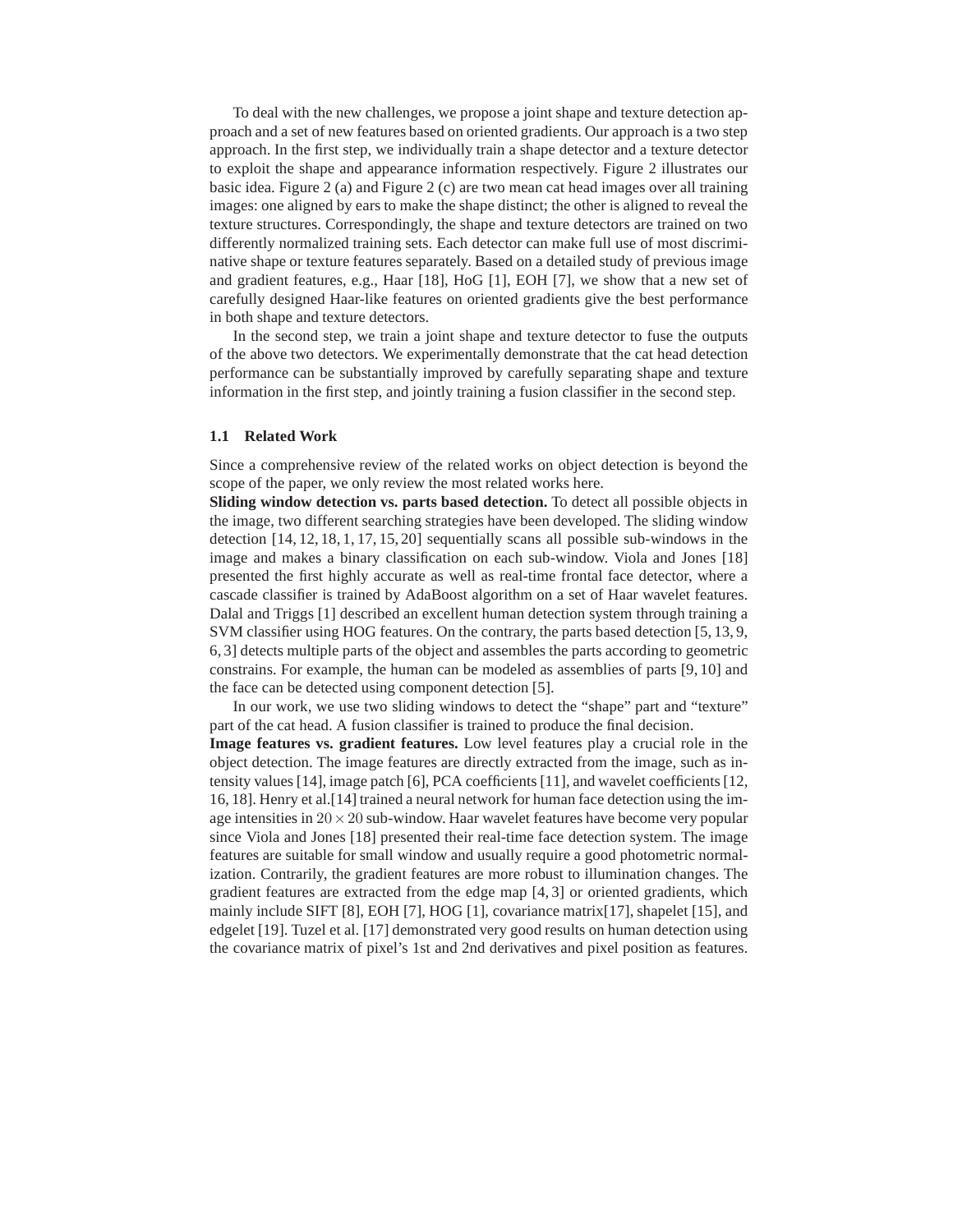Shapelet [15] feature is a weighted combination of weak classifiers in a local region. It is trained specifically to distinguish between the two classes based on oriented gradients from the sub-window. We will give a detailed comparison of our proposed features with HOG and EOH features in Section 3.1.

## **2 Our Approach – Joint Shape and Texture Detection**

The accuracy of a detector can be dramatically improved by first transforming the object into a canonical pose to reduce the variability. In face detection, all training samples are normalized by a rotation+scale transformation. The face is detected by scanning all subwindows with different orientations and scales. Unfortunately, unlike the human face, the cat head cannot be well normalized by a rotation+scale transformation duo to the large intra-class variation.

In Figure 2, we show three mean cat head images over 5,000 training images by three normalization methods. In Figure 2 (a), we rotate and scale the cat head so that both eyes appear on a horizontal line and the distance between two ears is 36 pixels. As we can see, the shape or silhouette of the ears is visually distinct but the textures in the face region are blurred. In a similar way, we compute the mean image aligned by eyes, as shown in Figure 2 (c). The textures in the face region are visible but the shape of the head is blurred. In Figure 2 (b), we take a compromised method to compute an optimal rotation+scale transformation for both ears and eyes over the training data, in a least square sense. As expected, both ears and eyes are somewhat blurred.

Intuitively, using the optimal rotation+scale transformation may produce the best result because the image normalized by this method contains two kinds of information. However, the detector trained in this way does not show superior performance in our experiments. Both shape and texture information are lost to a certain degree. The discriminative power of shape features or texture features is hurt by this kind of compromised normalization.

## **2.1 Joint shape and texture detection**

In this paper, we propose a joint shape and texture detection approach to effectively exploit the shape and texture features. In the *training phase*, we train two individual detectors and a fusion classifier:

- 1. Train a shape detector, using the aligned training images by mainly keeping the shape information, as shown in Figure 2 (a); train a texture detector, using the aligned training image by mainly preserving the texture information, as shown in Figure 2 (c). Thus, each detector can capture most discriminative shape or texture features respectively.
- 2. Train a joint shape and texture fusion classifier to fuse the output of the shape and texture detectors.

In the *detection phase*, we first run the shape and texture detectors independently. Then, we apply the joint shape and texture fusion classifier to make the final decision. Specifically, we denote  $\{c_s, c_t\}$  as output scores or confidences of the two detectors,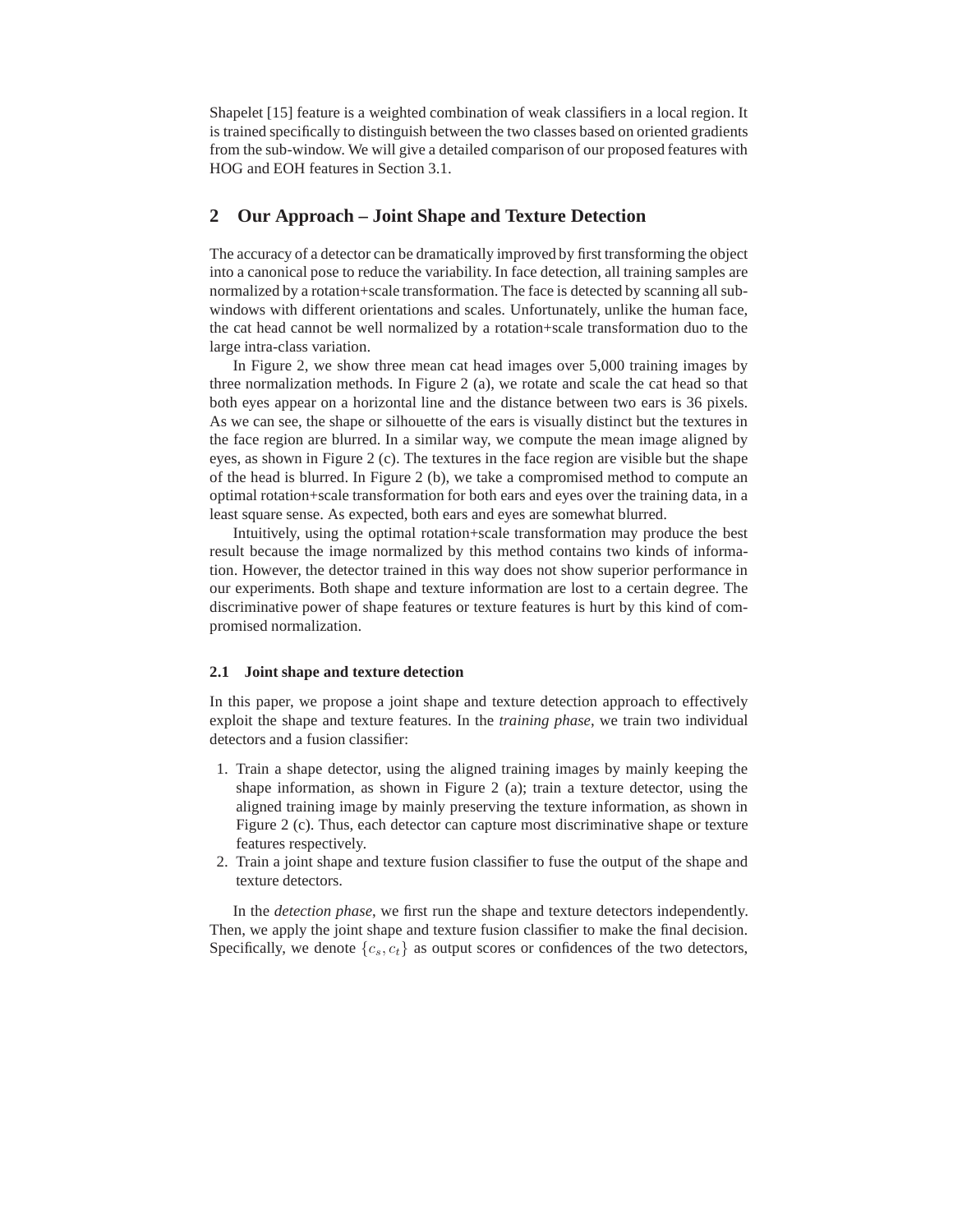and  $\{f_s, f_t\}$  as extracted features in two detected sub-windows. The fusion classifier is trained on the concatenated features  $\{c_s, c_t, f_s, f_t\}.$ 

Using two detectors, there are three kinds of detection results: both detectors report positive at roughly the same location, rotation, and scale; only the shape detector reports positive; and only the texture detector reports positive. For the first case, we directly construct the features  $\{c_s, c_t, f_s, f_t\}$  for the joint fusion classifier. In the second case, we do not have  $\{c_t, f_t\}$ . To handle this problem, we scan the surrounding locations to pick a sub-window with the highest scores by the texture detector, as illustrated in Figure 3. Specifically, we denote the sub-window reported by the detector as  $[x, y, w, h, s, \theta]$ , where  $(x, y)$  is window's center, w, h are width and height, and  $s, \theta$ are scale and rotation level. We search sub-windows for the texture/shape detector in the range  $[x \pm w/4] \times [y \pm h/4] \times [s \pm 1] \times [\theta \pm 1]$ . Note that we use real value score of the texture detector and do not make 0-1 decision. The score and features of the picked sub-window are used for the features  $\{c_t, f_t\}$ . For the last case, we compute  $\{c_s, f_s\}$  in a similar way.

To train the fusion classifier, 2,000 cat head images in the validation set are used as the positive samples, and 4,000 negative samples are bootstrapped from 10,000 non-cat images. The positive samples are constructed as usual. The key is the construction of the negative samples which consist of all incorrectly detected samples by either the shape detector or the texture detector in the non-cat images. The co-occurrence relationship of the shape features and texture features are learned by this kind of joint training. The learned fusion classifier is able to effectively reject many false alarms by using both shape and texture information. We use support vector machine (SVM) as our fusion classifier and HOG descriptors as the representations of the features  $f_s$  and  $f_t$ .



**Fig. 3.** Feature extraction for fusion. (a) given a detected sub-window (left) by the shape detector, we search a sub-window (right, solid line) with highest score by the texture detector in surrounding region (right, dashed line). The score and features  $\{c_t, f_t\}$  are extracted for the fusion classifier. (b) similarly, we extract the score and features  $\{c_s, f_s\}$  for the fusion.

The novelty of our approach is the discovery that we need to separate the shape and texture features and how to effectively separate them. The latter experimental results clearly validate the superiority of our joint shape and texture detection. Although the fusion method might be simple at a glance, this is exactly the strength of our approach: a simple fusion method already worked far better than previous non-fusion approaches.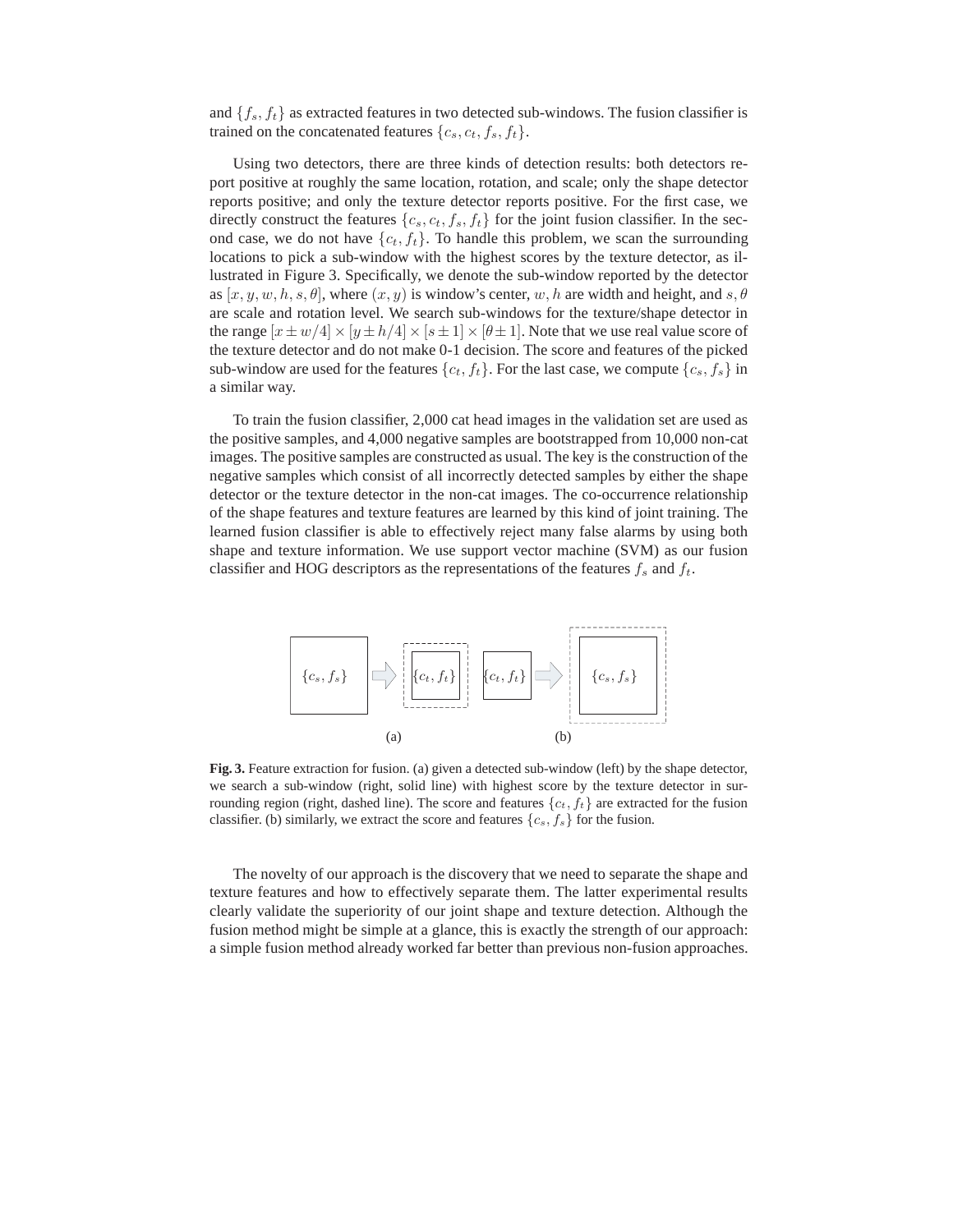## **3 Haar of Oriented Gradients**

To effectively capture both shape and texture information, we propose a set of new features based on oriented gradients.

#### **3.1 Oriented gradients features**

Given the image I, the image gradient  $\vec{g}(x) = \{g_h, g_v\}$  for the pixel x is computed as:

$$
g_h(x) = G_h \otimes I(x), \quad g_v(x) = G_v \otimes I(x), \tag{1}
$$

where  $G_h$  and  $G_v$  are horizontal and vertical filters, and ⊗ is convolution operator. A bank of oriented gradients  $\{g_o^k\}_{k=1}^K$  are constructed by quantifying the gradient  $\overrightarrow{g}(x)$ on a number of  $K$  orientation bins:

$$
g_o^k(x) = \begin{cases} |\overrightarrow{g}(x)| & \theta(x) \in \text{bin}_k \\ 0 & \text{otherwise} \end{cases},
$$
 (2)

where  $\theta(x)$  is the orientation of the gradient  $\vec{g}(x)$ . We call the image  $g_o^k$  oriented *gradients channel*. Figure 4 shows the oriented gradients on a cat head image. In this example, we quantify the orientation into four directions. We also denote the sum of oriented gradients of a given rectangular region  $R$  as:

$$
S^k(R) = \sum_{x \in R} g_o^k(x). \tag{3}
$$

It can be very efficiently computed in a constant time using integral image technique [18].



**Fig. 4.** Oriented gradients channels in four directions.

Since the gradient information at an individual pixel is limited and sensitive to noise, most of previous works aggregate the gradient information in a rectangular region to form more informative, mid-level features. Here, we review two most successful features: HOG and EOH.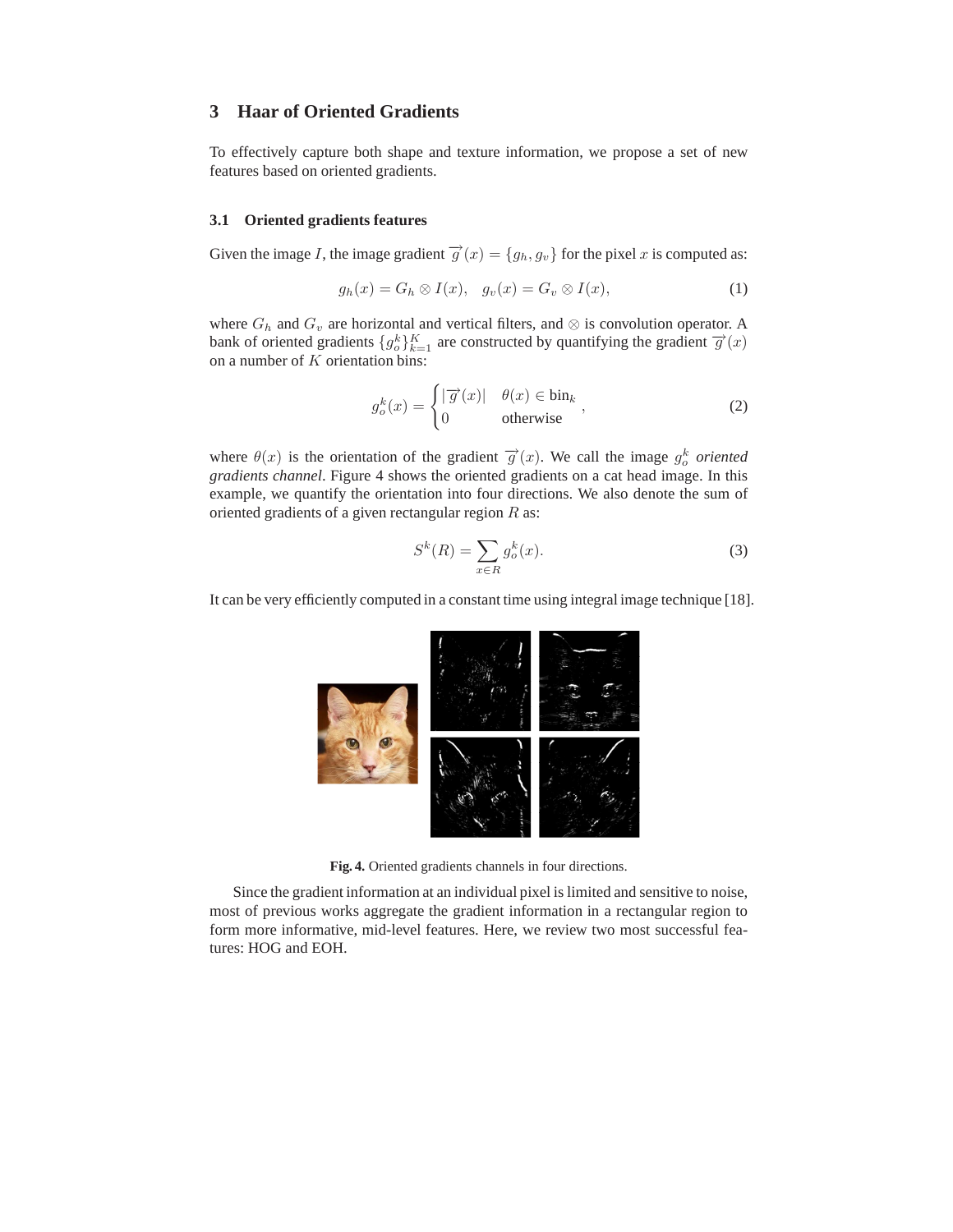**HOG-cell.** The basis unit in the HOG descriptor is the weighted orientation histogram of a "cell" which is a small spatial region, e.g.,  $8 \times 8$  pixels. It can be represented as:

$$
HOG-cell(R) = [S1(R), ..., Sk(R), ..., SK(R)].
$$
\n(4)

The overlapped cells (e.g.,  $4 \times 4$ ) are grouped and normalized to form a larger spatial region called "block". The concatenated histograms form the HOG descriptor.

In Dalal and Triggs's human detection system [1], a linear SVM is used to classify a  $64 \times 128$  detection window consisting of multiple overlapped  $16 \times 16$  blocks. To achieve near real-time performance, Zhu et al. [21] used HOGs of variable-size blocks in the boosting framework .

**EOH.** Levi and Weiss [7] proposed three kinds of features on the oriented gradients:

$$
EOH1(R, k1, k2) = (Sk1(R) + \epsilon)/(Sk2(R) + \epsilon),
$$
  
\n
$$
EOH2(R, k) = (Sk(R) + \epsilon)/(\sum_{j}(Sj(R) + \epsilon)),
$$
  
\n
$$
EOH3(R, \overline{R}, k) = (Sk(R) - Sk(\overline{R}))/sizeof(R),
$$

where  $\overline{R}$  is the symmetric region of R with respect to the vertical center of the detection window, and  $\epsilon$  is a small value for smoothing. The first two features capture whether one direction is dominative or not, and the last feature is used to find symmetry or the absence of symmetry. Note that using EOH features only may be insufficient. In [7], good results are achieved by combining EOH features with Haar features on image intensity.



**Fig. 5.** Haar of Oriented Gradients. Left: in-channel features. Right: orthogonal features.

## **3.2 Our features - Haar of Oriented Gradients**

In face detection, the Haar features demonstrated their great ability to discover local patterns - intensity difference between two subregions. But it is difficult to find discriminative local patterns on the cat head which has more complex and subtle fine scale textures. On the contrary, the above oriented gradients features mainly consider the marginal statistics of gradients in a single region. It effectively captures fine scale texture orientation distribution by pixel level edge detection operator. However, it fails to capture local spatial patterns like the Haar feature. The relative gradient strength between neighboring regions is not captured either.

To capture both the fine scale texture and the local patterns, we need to develop a set of new features combining the advantage of both Haar and gradient features. Taking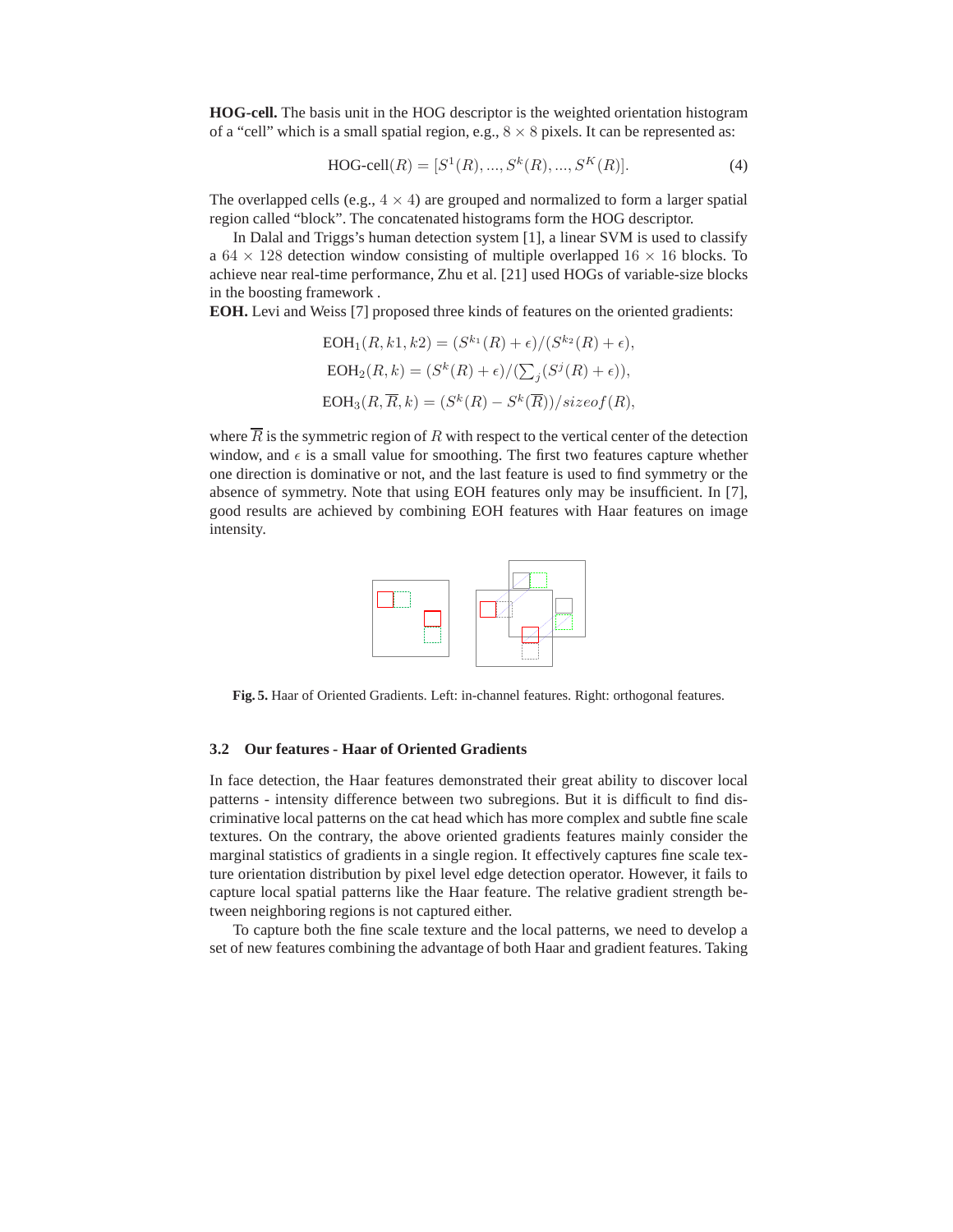a close look at Figure 4, we may notice many local patterns in each oriented gradients channel which is sparser and clearer than the original image. We may consider that the gradient filter separates different orientation textures and pattern edges into several channels thus greatly simplified the pattern structure in each channel. Therefore, it is possible to extract Haar features from each channel to capture the local patterns. For example, in the horizontal gradient map in Figure 4, we see that the vertical textures between the two eyes are effectively filtered out so we can easily capture the two eye pattern using Haar features. Of course, in addition to capturing local patterns within a channel, we can also capture more local patterns across two different channels using Haar like operation. In this paper, we propose two kinds of features as follows:

**In-channel features:**

$$
HOOG1(R1, R2, k) = \frac{Sk(R1) - Sk(R2)}{Sk(R1) + Sk(R2)}.
$$
\n(5)

These features measure the relative gradient strength between two regions  $R_1$  and  $R_2$ in the same orientation channel. The denominator plays a normalization role since we do not normalize  $S^k(R)$ .

**Orthogonal-channel features:**

$$
HOOG2(R1, R2, k, k^*) = \frac{S^k(R_1) - S^{k^*}(R_2)}{S^k(R_1) + S^{k^*}(R_2)},
$$
\n(6)

where  $k^*$  is the orthogonal orientation with respect to k, i.e.,  $k^* = k + K/2$ . These features are similar to the in-channel features but operate on two orthogonal channels. In theory, we can define these features on any two orientations. But we decide to compute only the orthogonal-channel features based on two considerations: 1) orthogonal channels usually contain most complementary information. The information in two channels with similar orientations is mostly redundant; 2) we want to keep the size of feature pool small. The AbaBoost is a sequential, "greedy" algorithm for the feature selection. If the feature pool contains too many uninformative features, the overall performance may be hurt. In practice, all features have to be loaded into the main memory for efficient training. We must be very careful about enlarging the size of features.

Considering all combinations of  $R_1$  and  $R_2$  will be intractable. Based on the success of Haar features, we use Haar patterns for  $R_1$  and  $R_2$ , as shown in Figure 5. We call the features defined in (5) and (6), Haar of Oriented Gradients (HOOG).

## **4 Experimental Results**

#### **4.1 Data set and evaluation methodology**

Our evaluation data set includes two parts, the first part is our own data, which includes 10,000 cat images mainly obtained from flickr.com; the second part is from PASCAL 2007 cat data, which includes 679 cat images. Most of our own cat data are near frontal view. Each cat head is manually labeled with 9 points, two for eyes, one for mouth, and six for ears, as shown in Figure 6. We randomly divide our own cat face images into three sets: 5,000 for training, 2000 for validation, and 3,000 for testing.We follow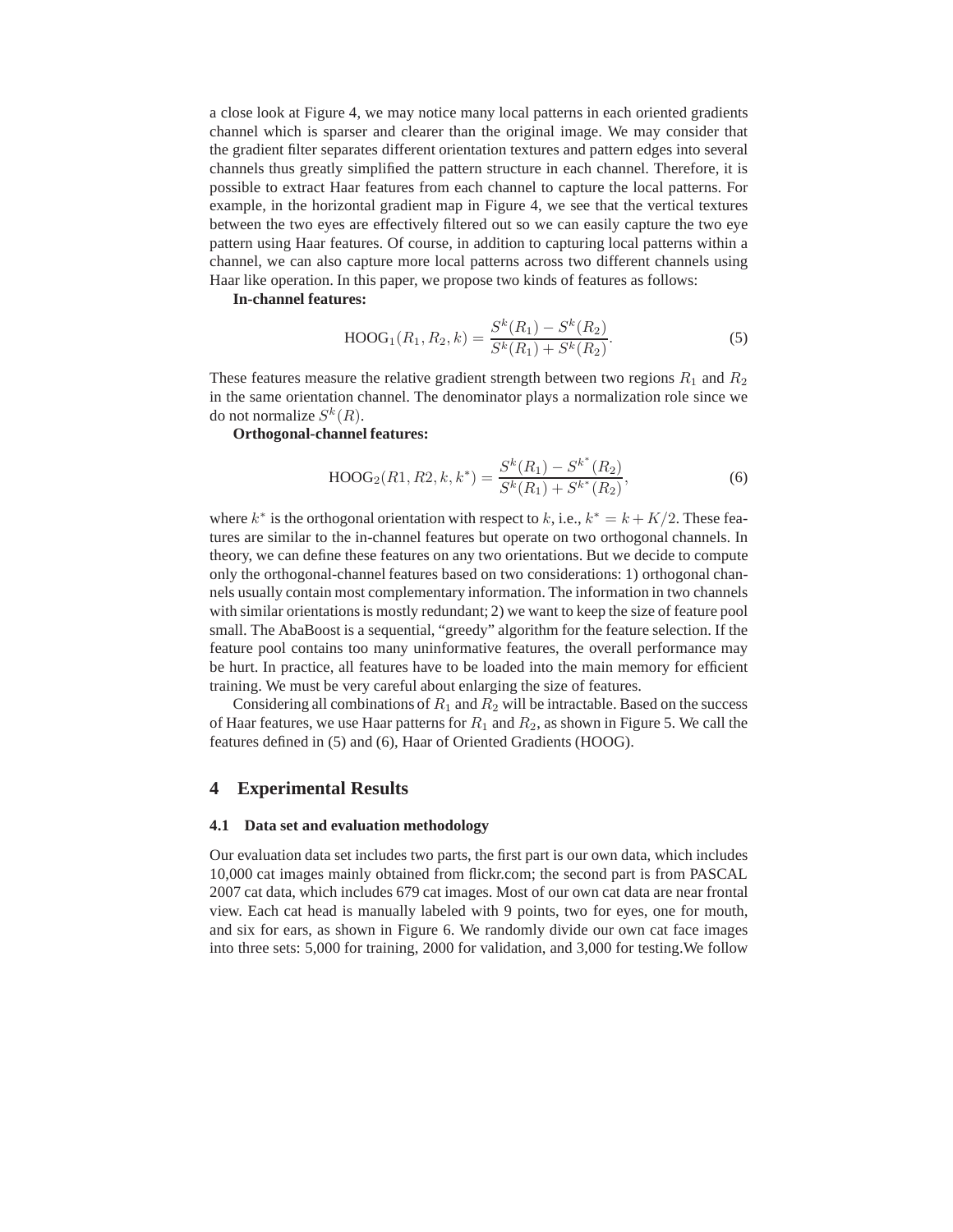the PASCAL 2007 original separations of training, validation and testing set on the cat data. Our cat images can be downloaded from http://mmlab.ie.cuhk.edu.hk/ for research purposes.



**Fig. 6.** The cat head image is manually labeled by 9 points.

We use the evaluation methodology similar to PASCAL challenge for object detection. Suppose the ground truth rectangle and the detected rectangle are  $r_g$  and  $r_d$ , and the area of those rectangles are  $A_g$  and  $A_d$ . We say we correctly detect a cat head only when the overlap of  $r<sub>g</sub>$  and  $r<sub>d</sub>$  is larger than 50%:

$$
D(r_g, r_d) = \begin{cases} 1 & \text{if } \frac{(A_g \cap A_d)}{(A_g \cup A_d)} > 50\% \,, \\ 0 & \text{otherwise} \end{cases}
$$
 (7)

where  $D(r_q, r_d)$  is a function used to calculate detection rate and false alarm rate.

#### **4.2 Implementation details**

**Training samples.** To train the shape detector, we align all cat head image with respect to ears. We rotate and scale the image so that two tips of ears appear on a horizontal line and the distance between two tips is 36 pixel. Then, we extract a  $48 \times 48$  pixel region, centered 20 pixels below two tips. For the texture detector, a  $32 \times 32$  pixel region is extracted. The distance between two eyes is 20 pixel. The region is centered 6 pixel below two eyes.

**Features.** We use 6 unsigned orientations to compute the oriented gradients features. We find the improvement is marginal when finer orientations are used. The horizontal and vertical filters are  $[-1, 0, 1]$  and  $[-1, 0, 1]^T$ . No thresholding is applied on the computed gradients. For both shape and texture detector, we construct feature pools with 200,000 features by quantifying the size and location of the Haar templates.

## **4.3 Comparison of features**

First of all, we compare the proposed HOOG features with Haar, Haar + EOH, and HOG features on both shape detector and texture detector using our Flickr cat data set. For the Haar features, we use all four kinds of Haar templates. For the EOH features, we use default parameters suggested in [7]. For the HOG features, we use  $4 \times 4$  cell size which produces the best results in our experiments.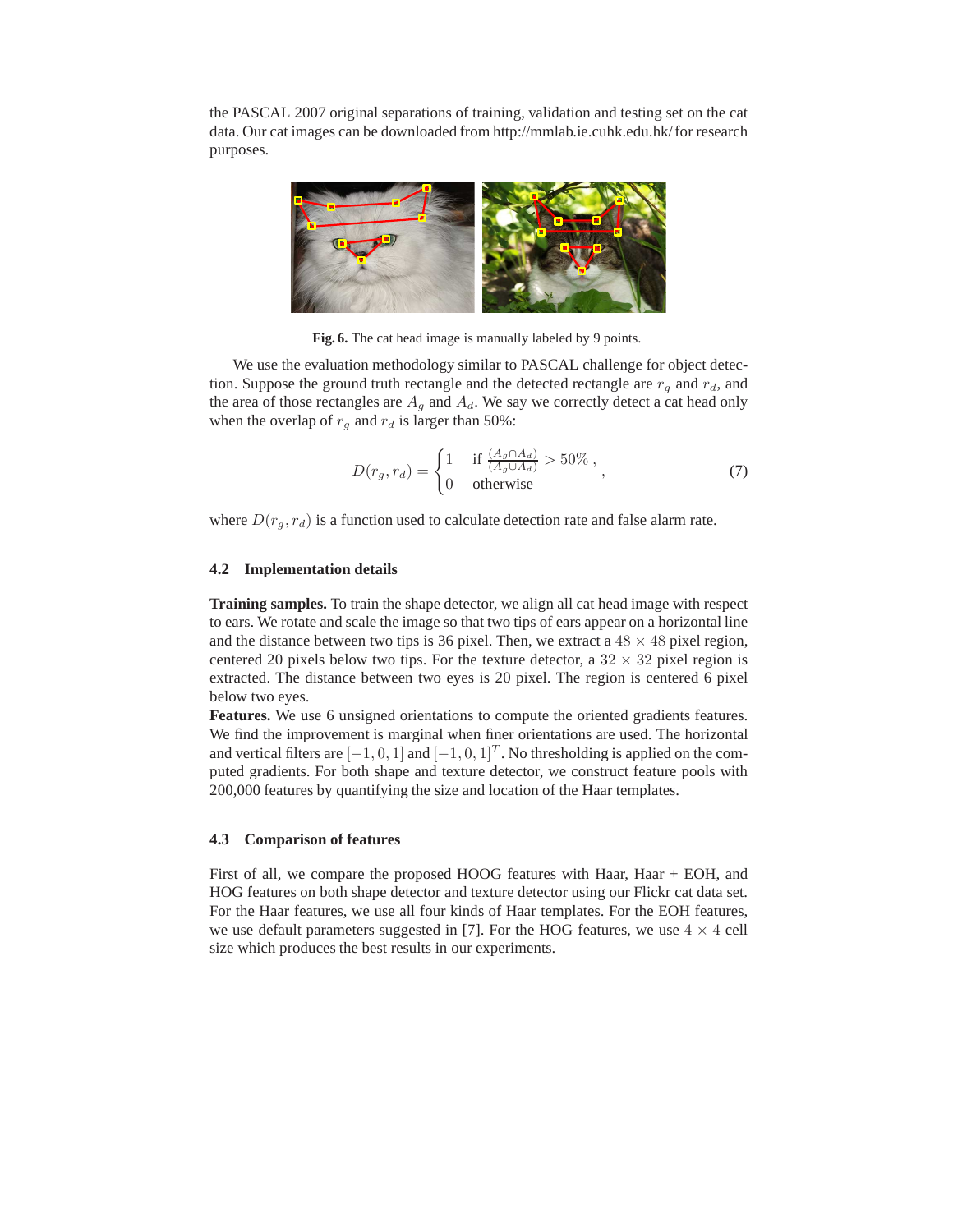

**Fig. 7.** Comparison of Haar, Haar+EOH, HOG, and our features.

Figure 7 shows the performances of the four kinds of features. The Haar feature on intensity gives the poorest performance because of large shape and texture variations of the cat head. With the help of oriented gradient features, Haar + EOH improves the performance. As one can expect, the HOG features perform better on the shape detector than on the texture detector. Using both in-channel and orthogonal-channel information, the detectors based on our features produce the best results.



**Fig. 8.** Best features leaned by the AdaBoost. Left (shape detector): (a) best Haar feature on image intensity. (b) best in-channel feature. (c) best orthogonal feature on orientations  $60^{\circ}$  and  $150^{\circ}$ . Right (texture detector): (d) best Haar feature on image intensity. (e) best in-channel feature. (f) best orthogonal-channel feature on orientations  $30^{\circ}$  and  $120^{\circ}$ .

In Figure 8, we show the best in-channel features in (b) and (e), and the best orthogonal-channel features in (c) and (f), learned by two detectors. We also show the best Haar features on image intensity in Figure 8 (a) and (d). In both detectors, the best in-channel features capture the strength differences between a region with strongest horizontal gradients and its neighboring region. The best orthogonal-channel features capture the strength differences in two orthogonal orientations.

In the next experiment we investigate the role of in-channel features and orthogonalchannel features. Figure 9 shows the performances of the detector using in-channel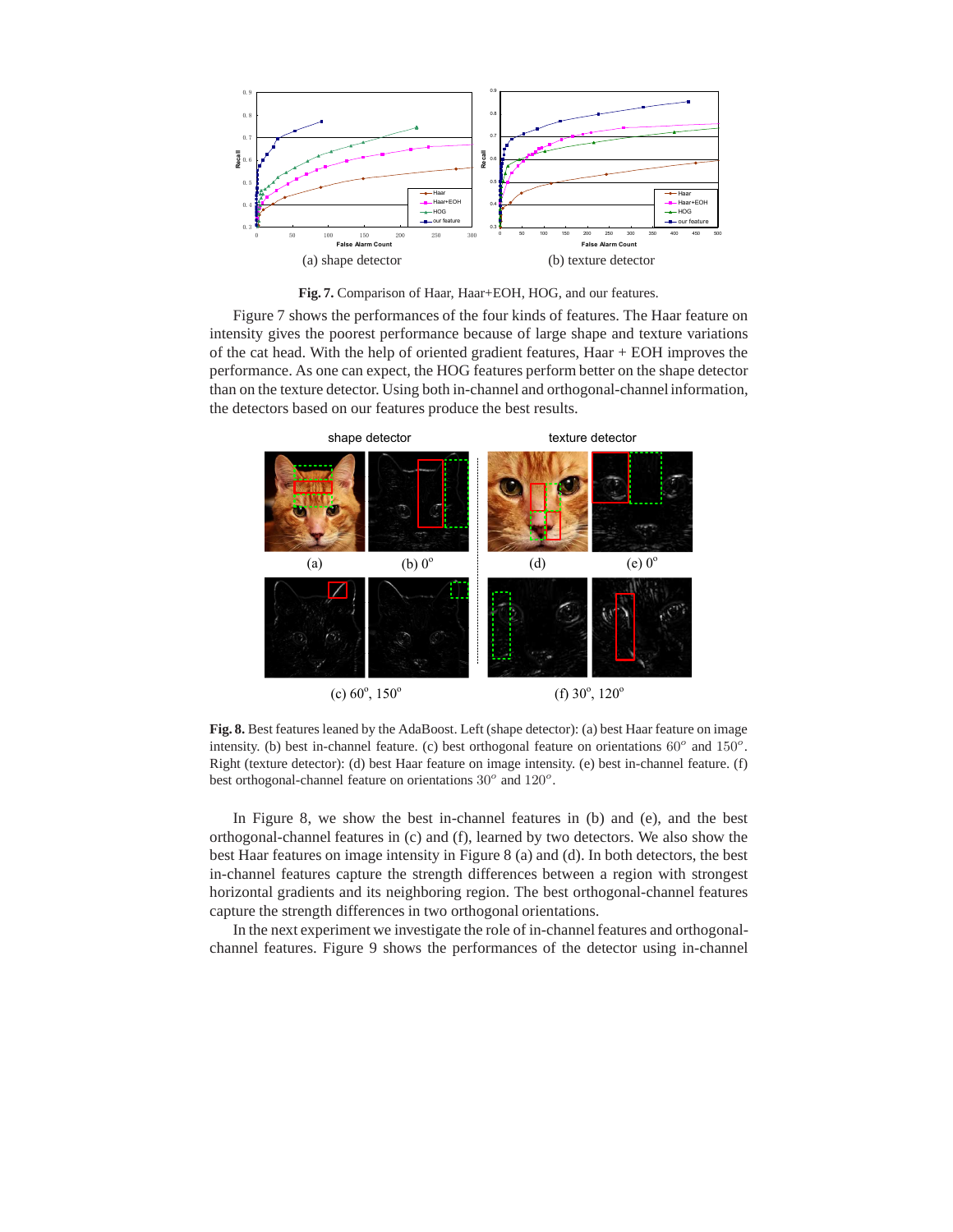features only, orthogonal-channel features only, and both kinds of features. Not surprisingly, both features are important and complementary.



**Fig. 9.** The importance of in-channel features and orthogonal-channel features.

## **4.4 Joint shape and texture detection**

In this sub-section, we evaluate the performance of the joint fusion on the Flickr cat data. To demonstrate the importance of decomposing shape and texture features, we also train a cat head detector using training samples aligned by an optimal rotation+scale transformation for the comparison. Figure 10 shows four ROC curves: a shape detector, a texture detector, a head detector using optimal transformation, and a joint shape and texture fusion detector. Several important observations can be obtained: 1) the performance of fusion detector is substantially improved! For a given total false alarm count 100, the recall is improved from 0.74/0.75/0.78 to 0.92. Or the total false alarm is reduced from 130/115/90 to 20, for a fixed recall 0.76. In image retrieval and search applications, it is a very nice property since high precision is preferred; 2) the head detector using optimal transformation does not show superior performance. The discriminative abilities of both shape and texture features are decreased by the optimal transformation; 3) the maximal recall value of the fusion detector (0.92) is larger than the maximal recall values of three individual detectors(0.77/0.82/0.85). This shows the complementary abilities of two detectors - one detector can find many cat heads which is difficult to the other detector; 4) note that the curve of fusion detector is very steep in the low false alarm region, which means the fusion detector can effectively improve the recall while maintain a very low false alarm rate.

The superior performance of our approach verifies a basic idea in object detection – context helps! The fusion detector finds surrounding evidence to verify the detection result. In our cat head detection, when the shape detector reports a cat, the fusion detector checks the surrounding shape information. If the texture detector says it may be a cat, we increase the probability to accept this cat. Otherwise, we decrease the probability to reject this cat.

Figure 12 gives some detection examples having variable appearance, head shape, illumination, and pose.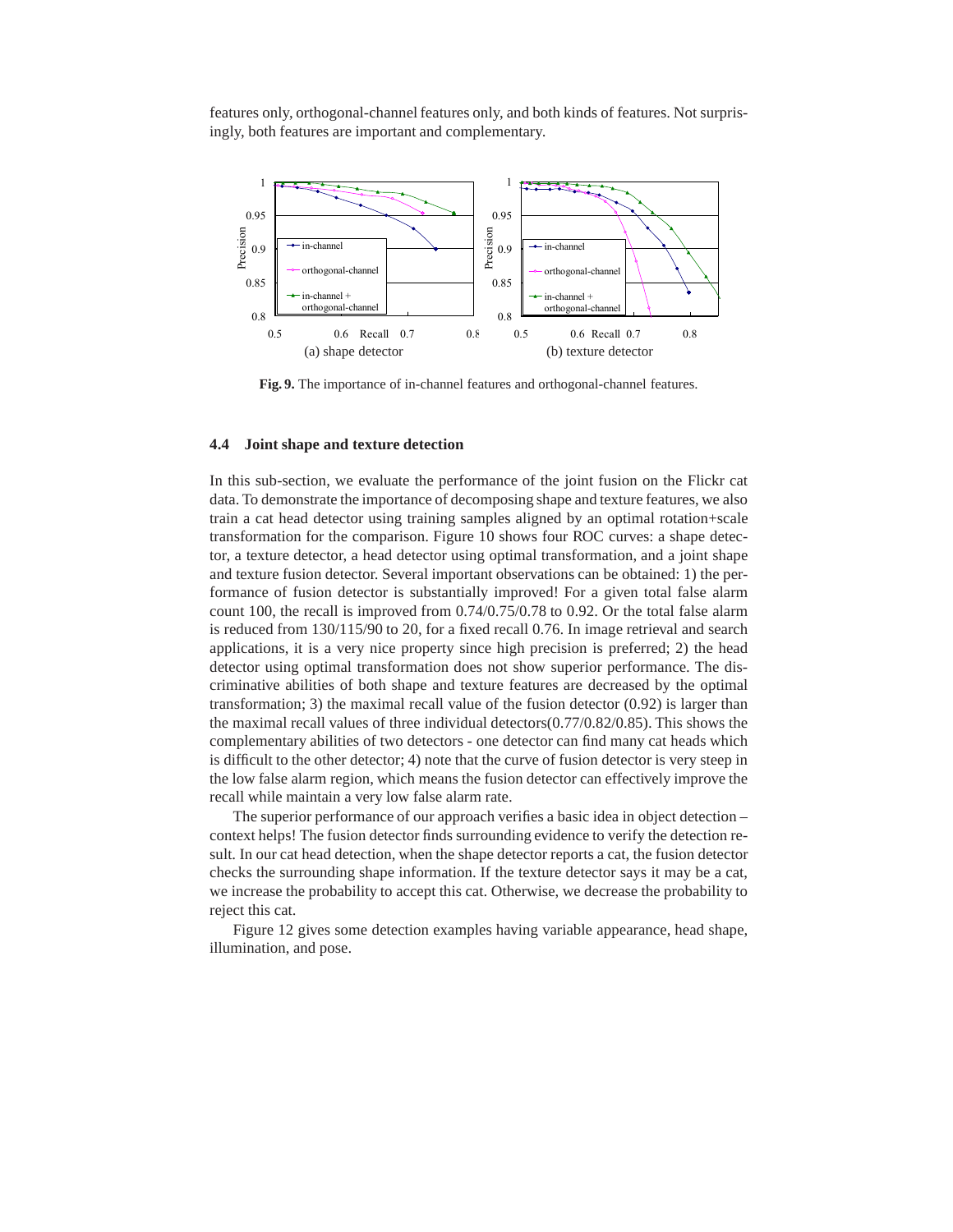

**Fig. 10.** Joint shape and texture detection.

## **4.5 Experiment on the PASCAL 2007 cat data**

We also evaluate the proposed approach on the PASCAL 2007 cat data [2]. There are two kinds of competitions for the detection task: 1) Competition 3 - using both training and testing data from PASCAL 2007; 2) Competition 4 - using arbitrary training data. Figure 11 (a) shows the precision-recall curves of our approach and the best reported method [2] on Competition 3. We compute the Average Precision (AP) as in [2] for a convenient comparison. The APs of our approach and the best reported method is 0.364 and 0.24, respectively. Figure 11(b) shows the precision-recall curves on Competition 4. Since there is no reported result on Competition 4, we compare our approach with the detectors using Haar, EOH, and HoG respectively. All detectors are trained on the same training data. The APs of four detectors (ours, HOG, Haar+EOH, Harr) are 0.632, 0.427, 0.401, and 0.357. Using larger training data, the detection performance is significantly improved. For example, the precision is improved from 0.40 to 0.91 for a fixed recall 0.4. Note that the PASCAL 2007 cat data treat the whole cat body as the object and only small fraction of the data contain near frontal cat face. However, our approach still achieves reasonable good results  $(AP=0.632)$  on this very challenging data (the best reported method's AP=0.24).

# **5 Conclusion and Discussion**

In this paper, we have presented a cat head detection system. We achieved excellent results by decomposing texture and shape features firstly and fusing detection results secondly. The texture and shape detectors also greatly benefit from a set of new oriented gradient features. Although we focus on the cat head detection problem in this paper, our approach can be extended to detect other categories of animals. In the future, we are planing to extend our approach to multi-view cat head detection and more animal categories. We are also interest in exploiting other contextual information, such as the presence of animal body, to further improve the performance.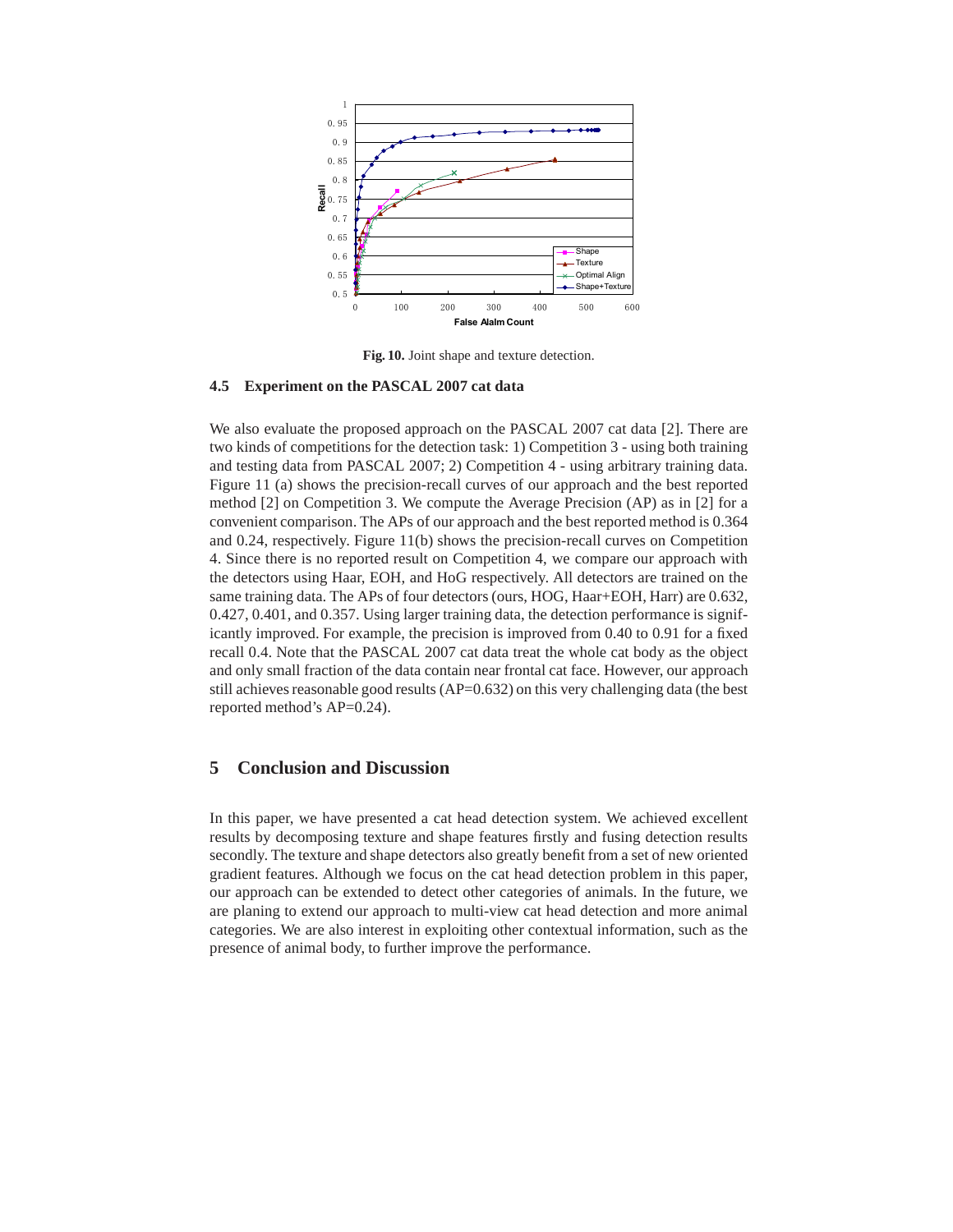

**Fig. 11.** Experiments on PASCAL 2007 cat data. (a) our approach and best reported method on Competition 3 (specified training data). (b) four detectors on Competition 4 (arbitrary training data).



**Fig. 12.** Detection results. The bottom row shows some detected cats in PASCAL 2007 data.